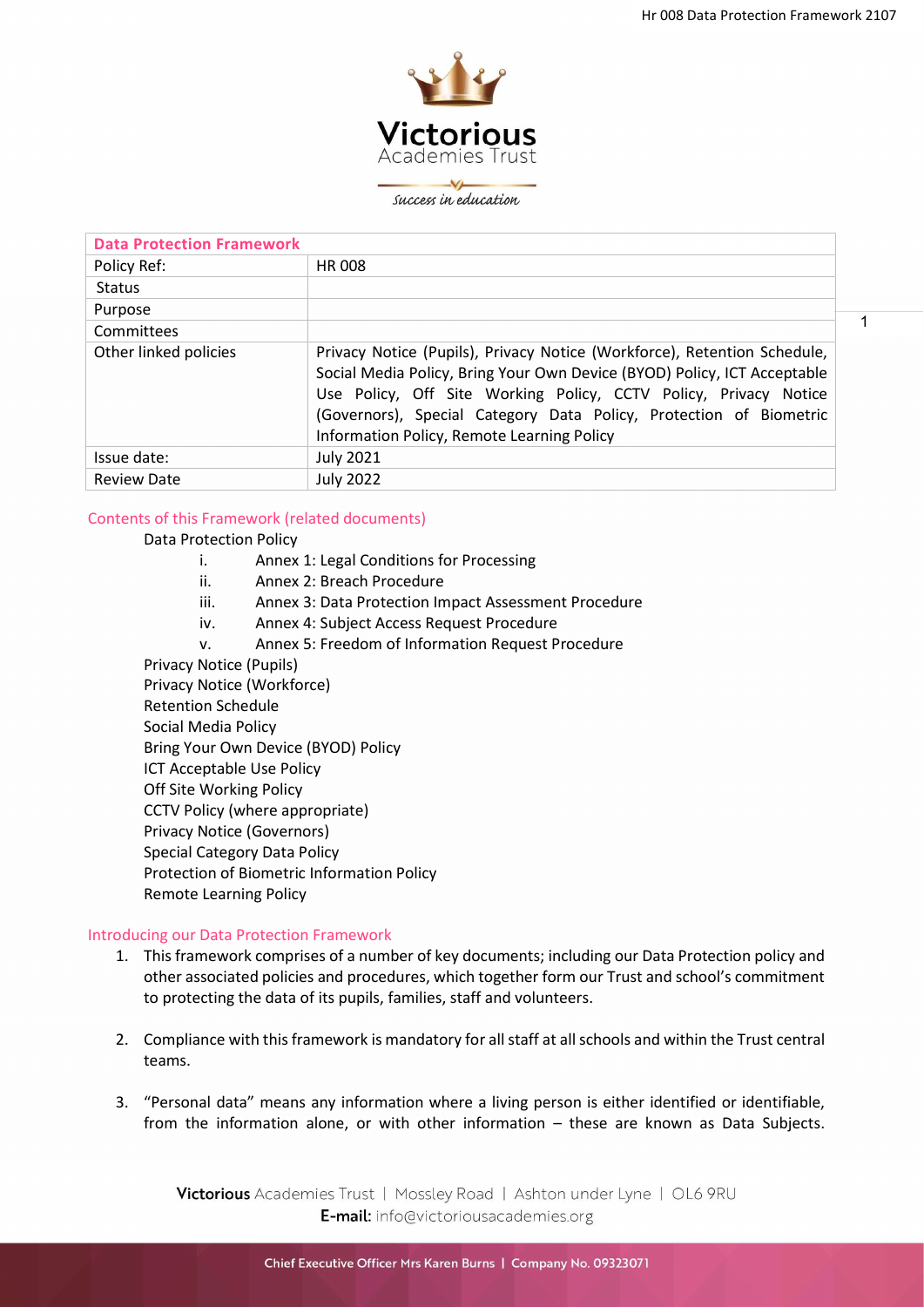

### success in education

Personal data can include written information, pupil work, photographs, CCTV and film footage or voice recordings, in electronic format (which can include in Social Media, apps, databases or other electronic formats) or hard copy (including copies printed from electronic sources, and handwritten data when it is part of a filing system, or intended to be filed).

- 4. "Special category data" is personal data that needs more protection because it is sensitive.
	- personal data revealing racial or ethnic origin;
	- personal data revealing political opinions;
	- personal data revealing religious or philosophical beliefs;
	- personal data revealing trade union membership;
	- genetic data;
	- biometric data (where used for identification purposes);
	- data concerning health;
	- data concerning a person's sex life; and
	- data concerning a person's sexual orientation.
- 5. In addition, the DfE advises that Pupil Premium/FSM status is treated as Sensitive Data.
- 6. "Data Subjects" include our pupils, staff, contractors, parents, local authority contacts, and anyone else we might come into contact with.
- 7. "Data Controller" means the school, alone or jointly with other Data Controllers, decides on why and how personal data is processed.
- 8. "Processing" means collecting, storing, using, sharing and disposing of data.
- 9. "Processors" are the external bodies who processes personal data on behalf of the controller.
- 10. "Staff" includes current or former; permanent employees, temporary staff, agency staff, consultants, governors, volunteers, and anyone else working for the school. We will also expect job applicants and contractors (and their staff) to comply with this policy.
- 11. "Data Protection Officer" (DPO) is a statutory role with responsibility for: advising the school about data protection obligations, dealing with breaches, including suspected breaches and identified risks monitoring compliance with this policy.
- 12. Our Data Protection Officer is: GDPR for Schools, Children's Services, Derbyshire County Council, Room 397 North Block, County Hall, Matlock, Derbyshire DE4 3AG. Telephone number 01629 532888. E-mail address gdprforschools@derbyshire.gov.uk.
- 13. "Data Protection Lead" for the Trust is Clare Wilson at GDPR for Schools and staff should liaise initially with the appropriate person at their school site (usually the **Headteacher / Principal**) who

Victorious Academies Trust | Mossley Road | Ashton under Lyne | OL6 9RU E-mail: info@victoriousacademies.org